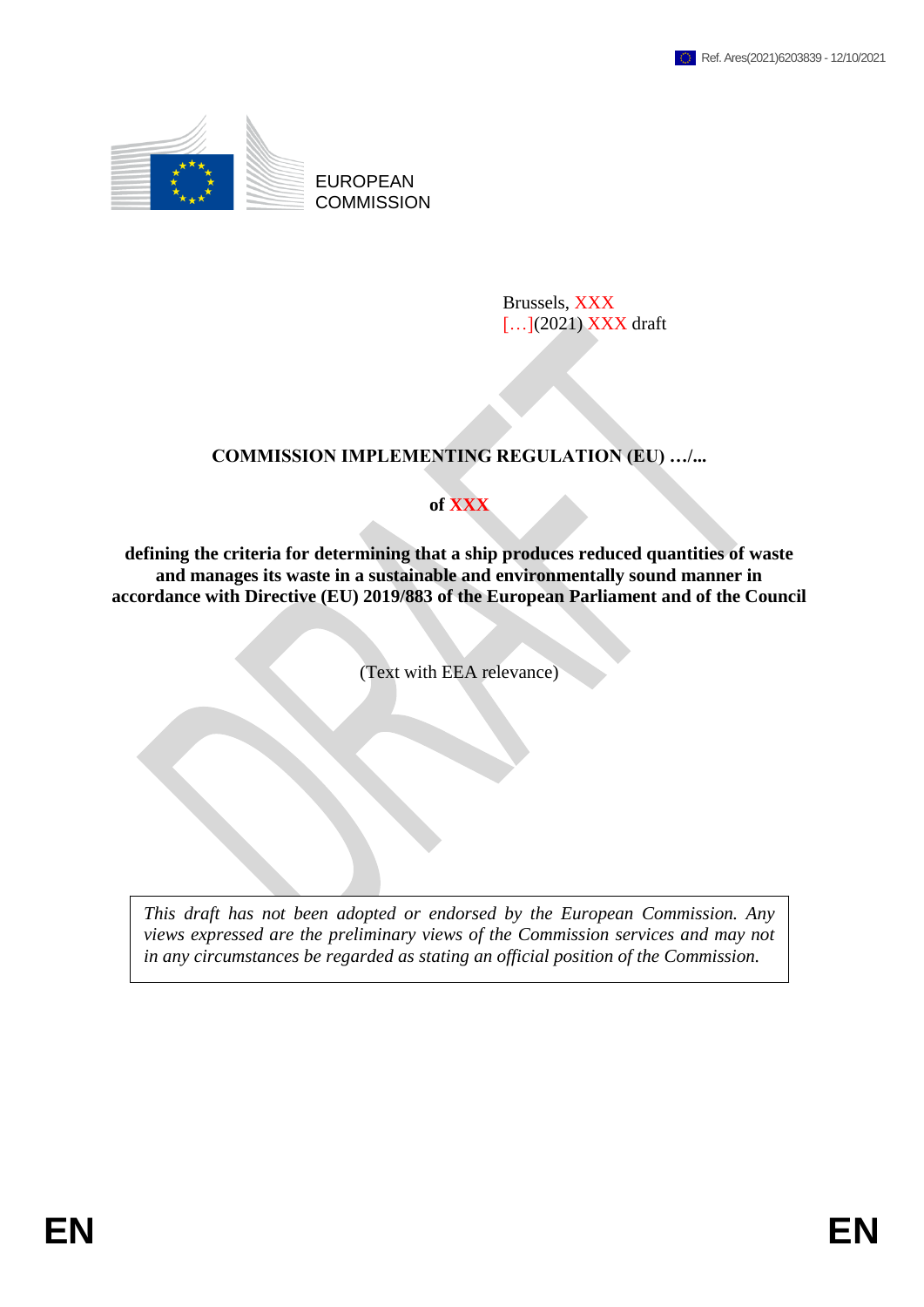## **COMMISSION IMPLEMENTING REGULATION (EU) …/...**

#### **of XXX**

#### **defining the criteria for determining that a ship produces reduced quantities of waste and manages its waste in a sustainable and environmentally sound manner in accordance with Directive (EU) 2019/883 of the European Parliament and of the Council**

#### (Text with EEA relevance)

#### THE EUROPEAN COMMISSION,

Having regard to the Treaty on the Functioning of the European Union,

Having regard to Directive (EU) 2019/883 of the European Parliament and of the Council of 17 April 2019 on port reception facilities for the delivery of waste from ships, amending Directive 2010/65/EU and repealing Directive 2000/59/EC<sup>1</sup>, and in particular Article 8(5) thereof,

Whereas:

- (1) For the purposes of the reduction of fees provided for in Article 8(4) of Directive (EU) 2019/883, the criteria in the Annex should be used.
- (2) The criteria set out in Section 1 of the Annex reflect essential efforts in reducing waste. Therefore they should be mandatory.
- (3) The additional criteria set out in Section 2 of the Annex can be applied to incentivise specific practises and equipment, which may also be useful for reducing waste. Therefore those criteria should be optional.
- (4) In order to provide for uniform conditions for the application of the fee reduction set out in Article 8(5) of Directive (EU) 2019/883, it is indispensable that Member States apply a harmonized methodology. Implementing acts adopted pursuant to Directive (EU) 2019/883 should therefore take the form of implementing regulations.
- (5) The measures provided for in this Regulation are in accordance with the opinion of the Committee on Safe Seas and the Prevention of Pollution from Ships,

## HAS ADOPTED THIS REGULATION:

#### *Article 1*

- 1. The criteria set out in Section 1 of the Annex shall be taken into account by port reception facilities or port authorities when calculating the reduction of the fee in accordance with Article 8(5), first subparagraph, point (b) of Directive (EU) 2019/883.
- 2. The criteria set out in Section 2 of the Annex may be taken into account by port reception facilities or port authorities when calculating the reduction of the fee in accordance with Article 8(5), first subparagraph, point (b) of Directive (EU) 2019/883.

 $\mathbf{1}$ 

OJ L 151, 7.6.2019, p. 116.